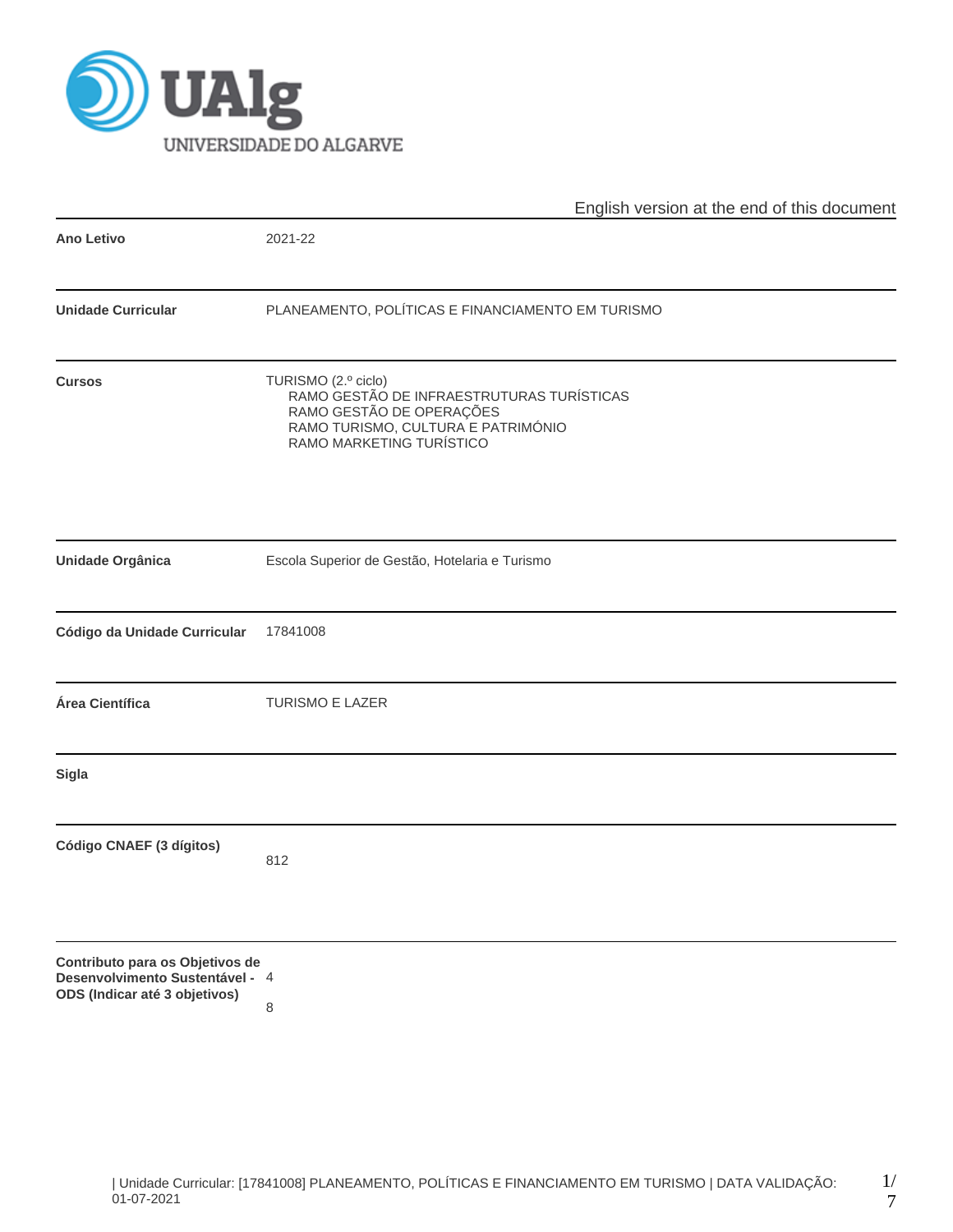

**Línguas de Aprendizagem**

Português-PT

**Modalidade de ensino**

Presencial e/ou à distância.

**Docente Responsável** Cláudia Helena Nunes Henriques

| <b>DOCENTE</b>                        | <b>TIPO DE AULA</b> | <b>TURMAS</b>   | <b>TOTAL HORAS DE CONTACTO (*)</b> |  |
|---------------------------------------|---------------------|-----------------|------------------------------------|--|
| <b>Cláudia Helena Nunes Henriques</b> | ⊤□                  | TD <sub>1</sub> |                                    |  |

\* Para turmas lecionadas conjuntamente, apenas é contabilizada a carga horária de uma delas.

| <b>ANO</b> | <b>PERIODO DE FUNCIONAMENTO*</b> | <b>HORAS DE CONTACTO</b> | <b>I HORAS TOTAIS DE TRABALHO</b> | <b>ECTS</b> |
|------------|----------------------------------|--------------------------|-----------------------------------|-------------|
| $-4C$      | S2                               | 30TP: 5OT                | 140                               |             |

\* A-Anual;S-Semestral;Q-Quadrimestral;T-Trimestral

#### **Precedências**

Sem precedências

# **Conhecimentos Prévios recomendados**

Conhecimentos no domínio da Economia.

7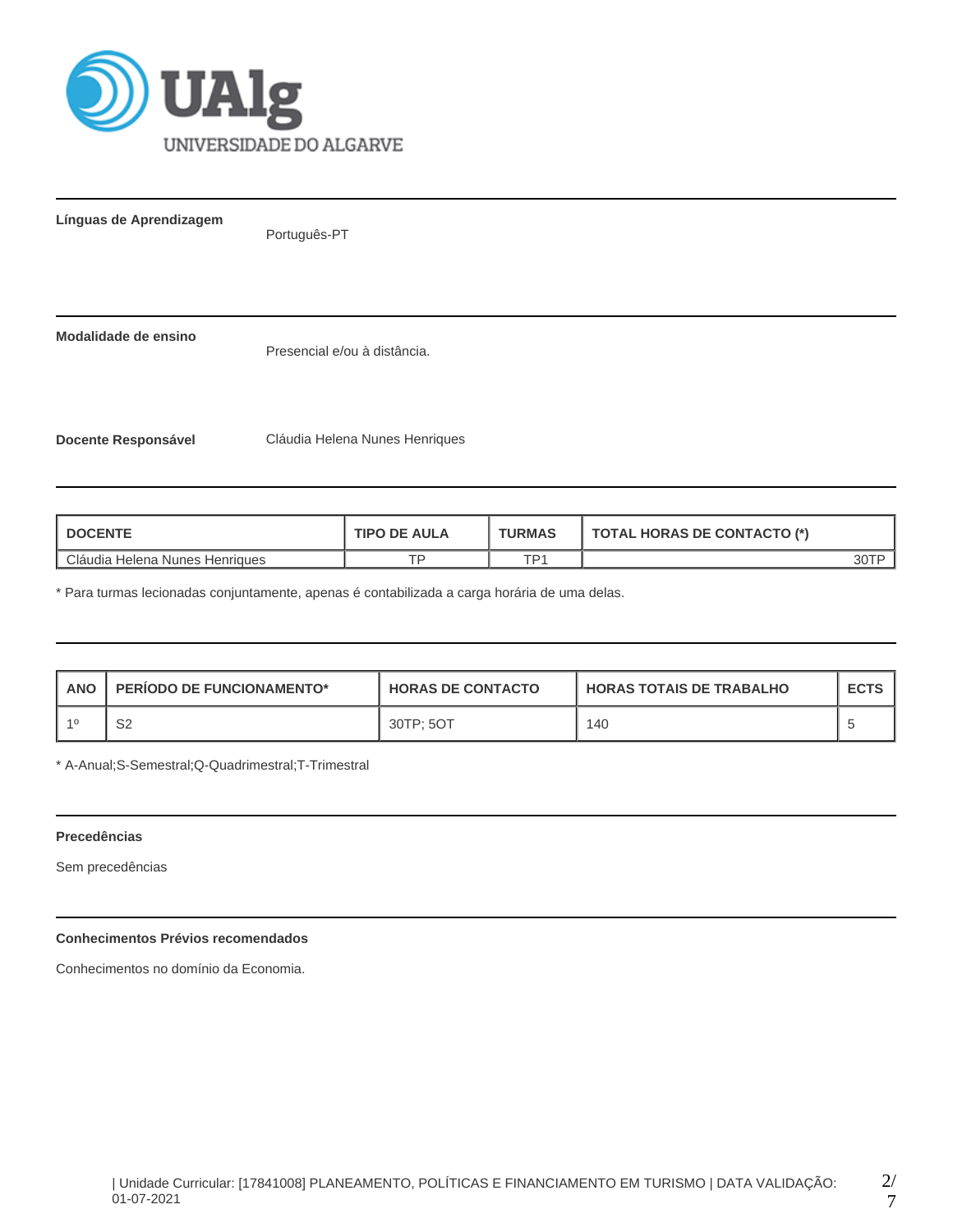

#### **Objetivos de aprendizagem (conhecimentos, aptidões e competências)**

A unidade curricular visa proporcionar aos discentes o conhecimento e aplicação prática da teoria do planeamento, gestão e financiamento ao turismo.

Neste contexto, o programa visa possibilitar a compreensão do atual mercado turístico internacional e suas tendências, bem como o papel do planeamento, gestão e financiamento no desenvolvimento do turismo.

Com esse objetivo, o programa contempla três vetores analíticos.

O primeiro, tem como intenção contribuir para a delimitação de uma perspetiva critica sobre o mercado turístico internacional no contexto de uma sociedade global.

O segundo vetor de análise, reflete sobre o planeamento turístico, através de uma concetualização deste domínio investigacional. Simultaneamente, pretende incentivar o estudo de um conjunto de práticas de planeamento por parte dos diferentes níveis de poder público. Adicionalmente avança ainda com ferramentas de previsão e monotorização.

O terceiro vetor incide no financiamento do turismo.

#### **Conteúdos programáticos**

- 1. O Mercado Turístico Internacional
- 2. Planeamento e gestão dos destinos turísticos
- 3. Financiamento ao Turismo

#### **Metodologias de ensino (avaliação incluída)**

. Componente de Avaliação por Frequência CAF (peso 100%)

. Avaliação da CAF: (2 opções de avaliação: a) teste: 100%; ou b) teste com poderação de 60% e trabalho de grupo/individual com ponderação de 40%)

. Dispensa de exame: CAF >= 10 valores

. Na época de exame de época normal, de recurso, especial de conclusão de curso ou melhoria de classificação, o resultado do exame corresponde a 100% da nota da UC.

. O estudante tem de cumprir com o dever de assiduidade, não podendo faltar a mais do que 25% das horas de contacto previstas.

#### **Bibliografia principal**

Cunha, L. (2016), Economia e Política do Turismo, 3ª edição, LIDEL - Edições Técnicas Hall, C. M., (2007), Tourism Planning: Policies, Process and Relationships, Prentice Hall, 2nd edition. Hall, C. M., Lew, A.A., (2009), Understanding and Managing Tourism Impacts: An Integrated Approach, Routledge, 1st edition. Mason, Peter (2003), Tourism impacts, planning and management, Butterworth Heinemann.<br>Phillips, P., Moutinho, L. (2014). In Critical review of strategic planning research in hospitality an Phillips, P., Moutinho, L. (2014). In Critical review of strategic planning research in hospitality and tourism. In Annals of Tourism Research 48 (2014) 96..120 Silva, F.; Umbelino, J. (2017), Planeamento e Desenvolvimento Turístico, LIDEL 2017

UNESCO (2017). UNESCO miving forward the 2030 Agenda for Sustainable Development. In http://www.unesco.org

7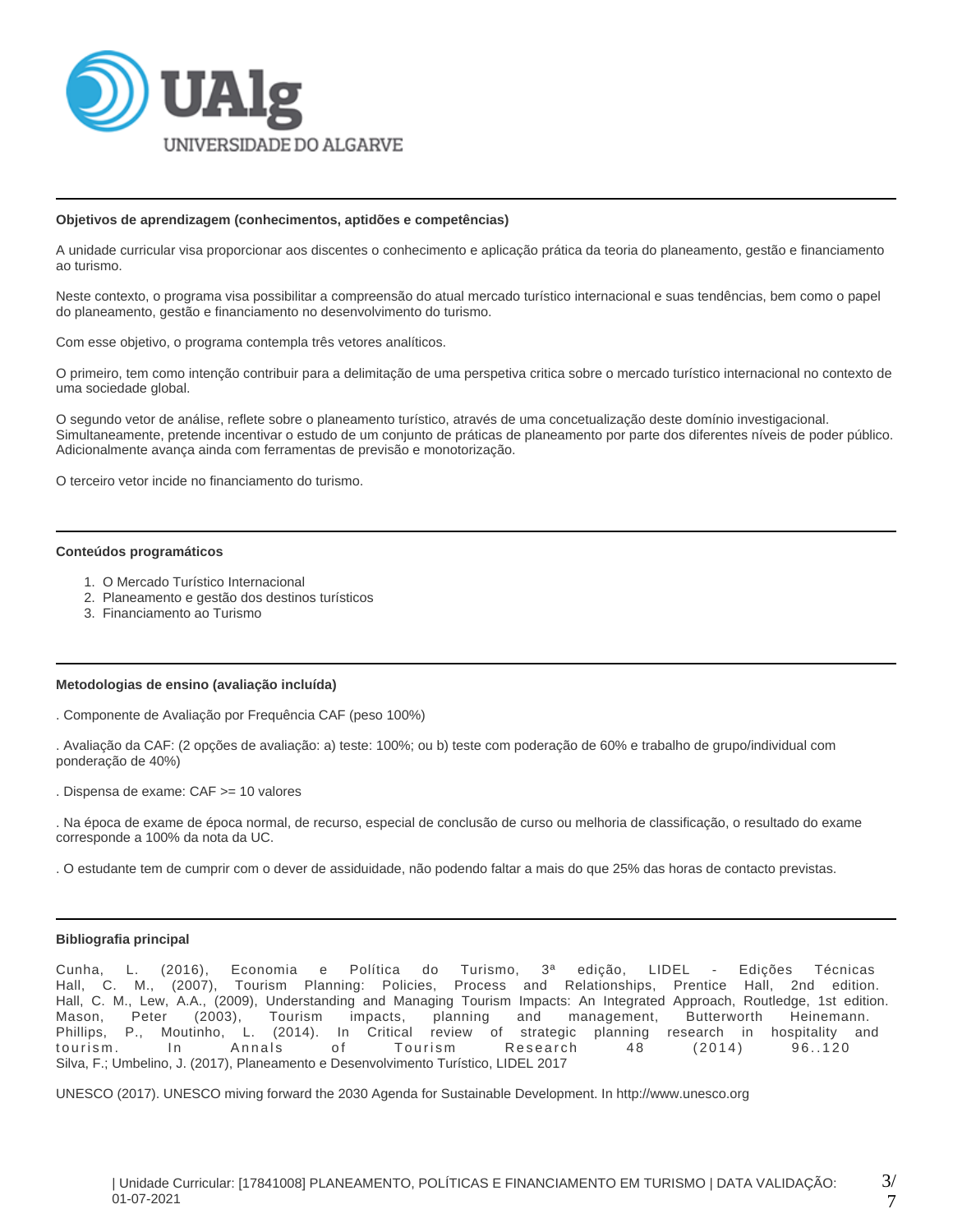

| <b>Academic Year</b>                                                                                   | 2021-22                                                                                                                                                             |  |  |  |  |  |
|--------------------------------------------------------------------------------------------------------|---------------------------------------------------------------------------------------------------------------------------------------------------------------------|--|--|--|--|--|
| <b>Course unit</b>                                                                                     | PLANNING, FINANCING AND TOURISM POLICIES                                                                                                                            |  |  |  |  |  |
| <b>Courses</b>                                                                                         | <b>TOURISM</b><br>BRANCH TOURISTIC INFRASTRUCTURE MANAGEMENT<br>BRANCH OPERATIONS MANAGEMENT<br>BRANCH TOURISM, CULTURE AND HERITAGE<br>BRANCH TOURISTIC MANAGEMENT |  |  |  |  |  |
| <b>Faculty / School</b>                                                                                | SCHOOL OF MANAGEMENT, HOSPITALITY AND TOURISM                                                                                                                       |  |  |  |  |  |
| <b>Main Scientific Area</b>                                                                            |                                                                                                                                                                     |  |  |  |  |  |
| Acronym                                                                                                |                                                                                                                                                                     |  |  |  |  |  |
| <b>CNAEF code (3 digits)</b>                                                                           | 812                                                                                                                                                                 |  |  |  |  |  |
| <b>Contribution to Sustainable</b><br><b>Development Goals - SGD</b><br>(Designate up to 3 objectives) | 4<br>$\,8\,$                                                                                                                                                        |  |  |  |  |  |
| Language of instruction                                                                                |                                                                                                                                                                     |  |  |  |  |  |

Portuguese PT.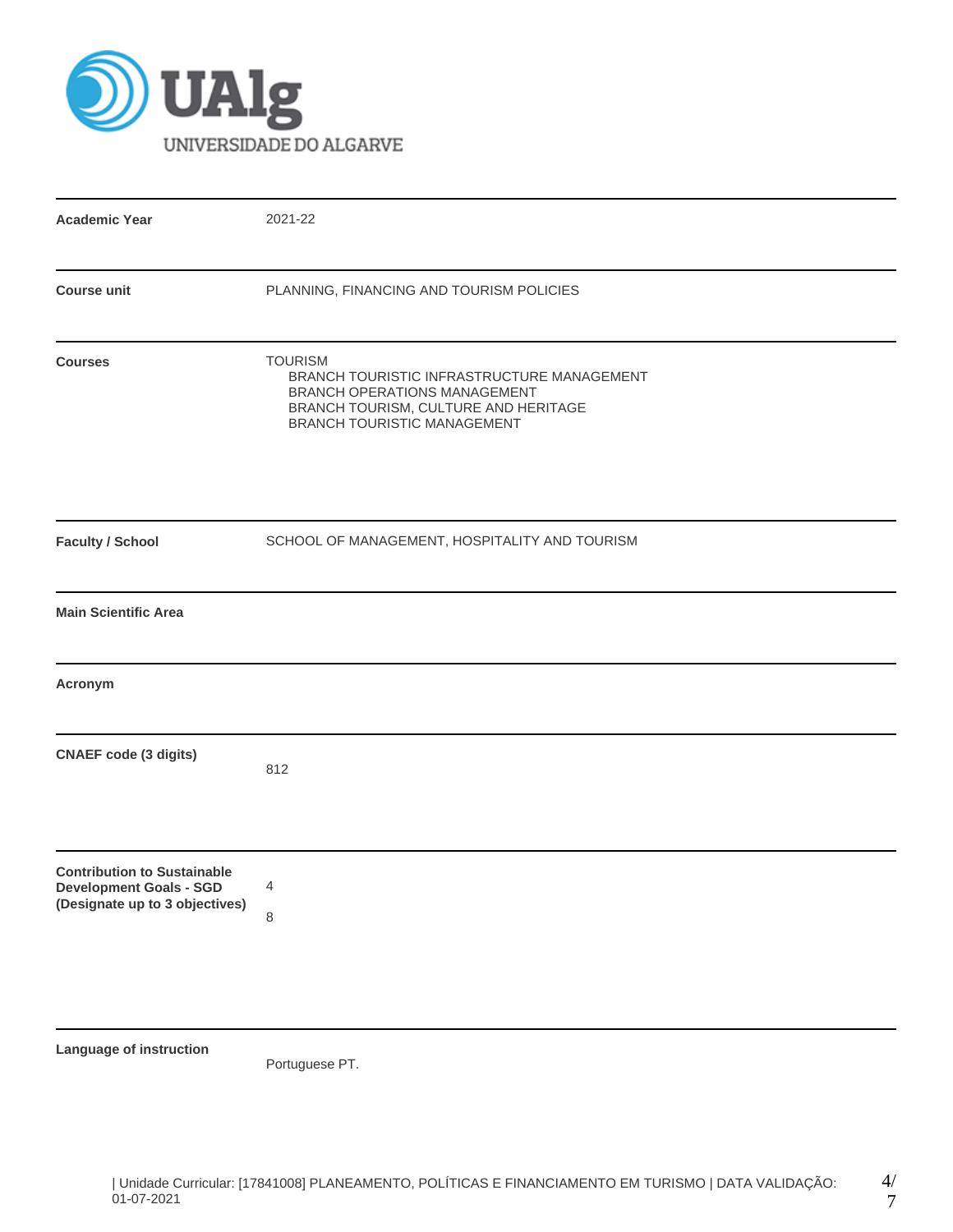

**Teaching/Learning modality**

classroom-based and/or distance learning

**Coordinating teacher** Cláudia Helena Nunes Henriques

| Type | <b>Classes</b>  | Hours (*) |
|------|-----------------|-----------|
| тo   | TD <sub>1</sub> | 30 I      |
|      |                 |           |

For classes taught jointly, it is only accounted the workload of one.

| Cont<br>hours |              | ъ.  | <u>те</u> |   |    |     | Total |
|---------------|--------------|-----|-----------|---|----|-----|-------|
|               | וכוו<br>יכוו | IІC | Ш<br>ΙЮ   | Ш | Н٤ | IІC | ٠Δ٢   |

T - Theoretical; TP - Theoretical and practical ; PL - Practical and laboratorial; TC - Field Work; S - Seminar; E - Training; OT - Tutorial; O - Other

### **Pre-requisites**

no pre-requisites

# **Prior knowledge and skills**

---

5/ 7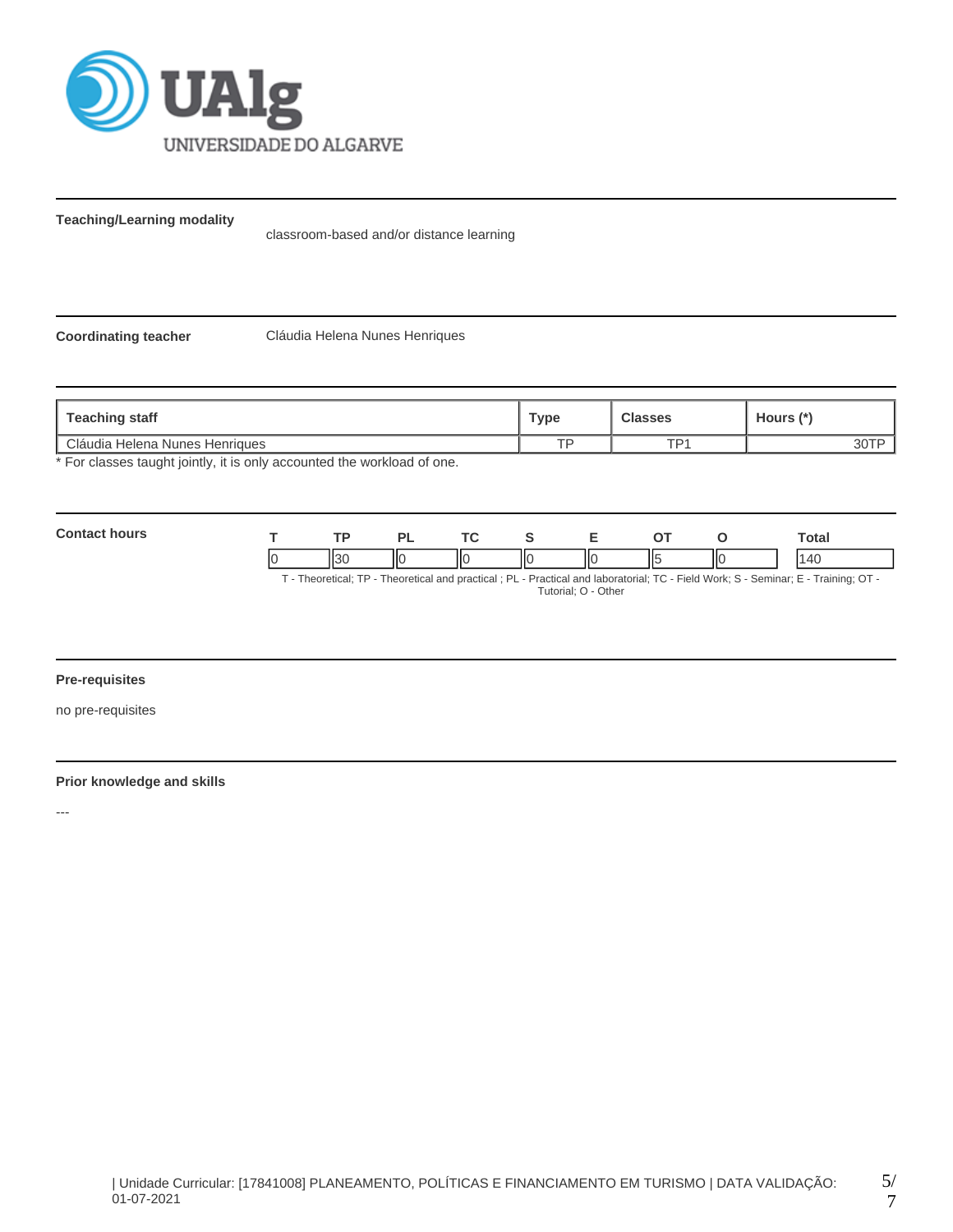

### **The students intended learning outcomes (knowledge, skills and competences)**

In terms of learning objectives, the UNIT aims that students:

- . Develop scientific, technical, creative and innovative knowledge;
- . Improve their personal, interpersonal and professional relationships;
- . Develop leadership skills and entrepreneurship in the field of Tourism planning and managent;
- . Gain greater sensitivity in tourism data anaysis;
- . Be able to identify the main Financing sources available to tourism and hospital business
- . Develop skills for the analysis of investment projects associated with hospitality and be more enterprising;
- . Gain knowledge in the fields of financial management, human resources management and organizational behavior;

. Critically analyse case studies.The A unidade curricular visa proporcionar aos discentes o conhecimento e aplicação prática da teoria do planeamento, gestão e financiamento ao turismo.

## **Syllabus**

- 1. International Tourism Market
- 2. Tourism Planning and Managenet of tourist destinations
- 3. Financing Sustainable Tourism

# **Teaching methodologies (including evaluation)**

CU evaluation:

- . Frequency Assessment Component FAC (100%)
- . FAC evaluation: Test: 60%; Group work/Individual: 40%
- . Dismissed from the exam:  $FAC > = 10$  values
- . Exams (1st call; 2nd call, special call or grade improvement). 100% of the classification in the CU
- . The student must comply with the duty of assiduity, and cannot miss more than 25% of the hours of contact provided.

6/ 7